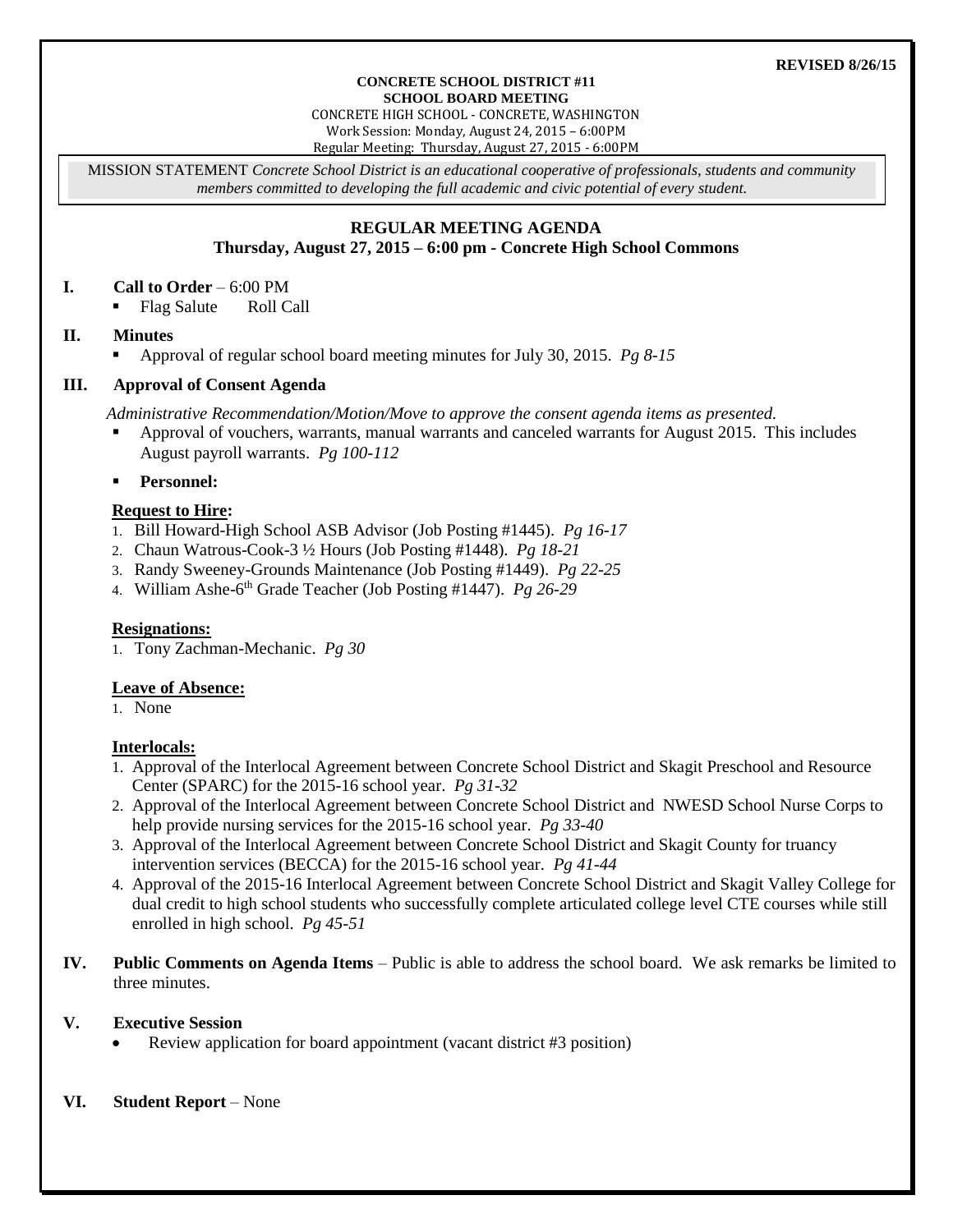## **VII. New Business (Part 1)**

*A.* Request approval to appoint Janet Culver to the School Board of Directors' District #3 position – Barbara Hawkings. *Administrative Recommendation Action/Motion/Move to approve the appointment of Janet Culver to the School Board of Directors' District #3. Pg 52-55*

# **VIII. Superintendent's Report – Barbara Hawkings**

- Swearing in of appointed school board director
- Start of School
- **IX. Fiscal Reports –** Presented by Danna Rogers, Business Manager. *Pg 55A-55E*

# **X. Old Business**

- *A.* Request approval of the final reading of revised policy #2022-Electronic Resources Barbara Hawkings. *Administrative Recommendation Action/Motion/Move to approve the final reading of revised policy #2022-Electronic Resources. Pg See July 2015 board packet*
- *B.* Request approval of the final reading of revised policy #2140-Guidance and Counseling Barbara Hawkings. *Administrative Recommendation Action/Motion/Move to approve the final reading of revised policy #2140-Guidance Counseling. Pg See July 2015 board packet*
- *C.* Request approval of the final reading of revised policy #2255-Alternative Learning Experience Courses – Barbara Hawkings. *Administrative Recommendation Action/Motion/Move to approve the final reading of revised policy #2255-Alternative Learning Experience Courses. Pg See July 2015 board packet*
- *D.* Request approval of the final reading of revised policy #3122-Excused and Unexcused Absences Barbara Hawkings. *Administrative Recommendation Action/Motion/Move to approve the final reading of revised policy #3122-Excused and Unexcused Absences. Pg See July 2015 board packet*
- *E.* Request approval of the final reading of revised policy #3422-Student Sports-Concussion and Head Injuries and Sudden Cardiac Arrest – Barbara Hawkings. *Administrative Recommendation Action/Motion/Move to approve the final reading of revised policy #3422-Student Sports-Concussion and Head Injuries and Sudden Cardiac Arrest. Pg See July 2015 board packet*
- *F.* Request approval of the final reading of policy #2107-Comprehensive Early Literacy Plan Barbara Hawkings. *Administrative Recommendation Action/Motion/Move to approve the final reading of policy #2107-Comprehensive Early Literacy Plan. Pg See July 2015 board packet*
- *G.* Request approval of the final reading of policy #2145-Suicide Prevention Barbara Hawkings. *Administrative Recommendation Action/Motion/Move to approve the final reading of policy #2145- Suicide Prevention. Pg See July 2015 board packet*
- *H.* Request approval of the final reading of policy #3205-Sexual Harassment of Students Prohibited Barbara Hawkings. *Administrative Recommendation Action/Motion/Move to approve the final reading of policy #3205-Sexual Harassment of Students Prohibited. Pg See July 2015 board packet*
- *I.* Request approval of the final reading of policy #3211-Transgender Students Barbara Hawkings. *Administrative Recommendation Action/Motion/Move to approve the final reading of policy #3211- Transgender Students. Pg See July 2015 board packet*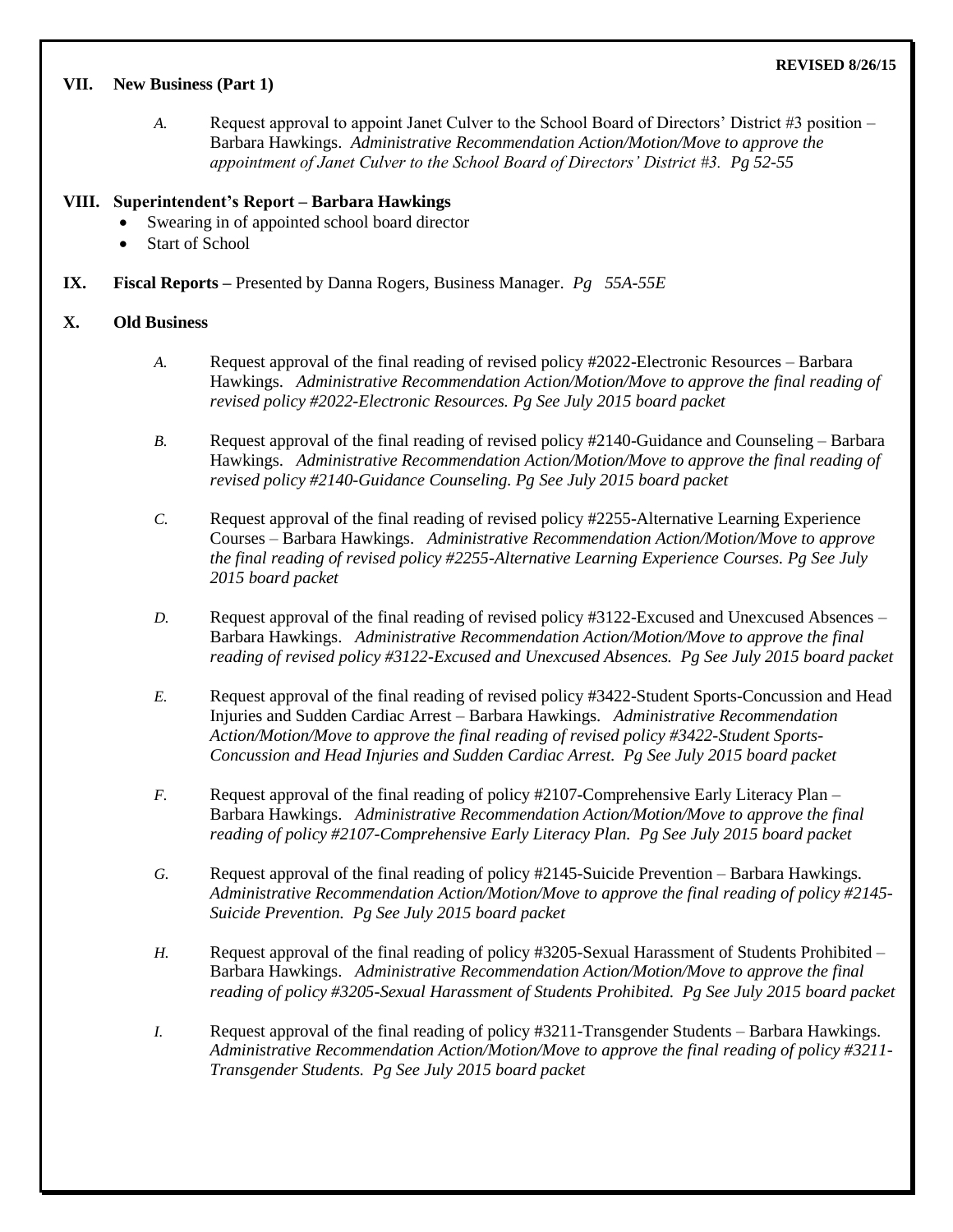#### **REVISED 8/26/15**

*J.* Request approval of the final reading of policy #5011-Sexual harassment of District Staff Prohibited – Barbara Hawkings. *Administrative Recommendation Action/Motion/Move to approve the final reading of policy #5011-Sexual harassment of District Staff Prohibited. Pg See July 2015 board packet.* 

### **XI. New Business (Part 2)**

- *A.* Request approval of the Pesticide Summary Usage Report Schuyler Brown. *Administrative Recommendation/Action/Motion/Move to approve the Pesticide Summary Usage Report. Pg 56*
- *B.* Request approval to use non-WOA officials for all middle school athletic contests for 2015-16 Karl Kersteter. *Administrative Recommendation Action/Motion/Move to approve the use of non-WOA officials for all middle school athletic contests for 2015-16. Pg 57*
- *C.* Request approval of an in-lieu of transportation contract for Eric and Jessica Ellingson for the 2015- 16 school year – Leilani Thomas. *Administrative Recommendation Action/Motion/Move to approve an in-lieu of transportation contract for Eric and Jessica Ellingson for the 2015-16 school year. Pg 58*
- *D.* Request approval of the Parent Involvement Policy #4130 (annual policy review) Leilani Thomas. *Administrative Recommendation Action/Motion/Move to approve the Parent Involvement Policy #4130 (annual policy review). Pg 59*
- *E.* Request approval of policy #2190-Highly Capable Programs annual review Leilani Thomas. *Administrative Recommendation Action/Motion/Move to approve policy #2190-Highly Capable Programs annual review. Pg 60-88*
- *F.* Request approval of the first reading of revised policy 3210-Nondiscrimination Barbara Hawkings. *Administrative Recommendation Action/Motion/Move to approve the first reading of revised policy 3210-Nondiscrimination. Pg 89-90*
- *G.* Request approval of the first reading of revised policy 3421-Child Abuse, Neglect and Exploitation Prevention – Barbara Hawkings. *Administrative Recommendation Action/Motion/Move to approve the first reading of revised policy 3421-Child Abuse, Neglect and Exploitation Prevention. Pg 91-93*
- *H.* Request approval of the first reading of revised policy 6512-Infection Control Program Barbara Hawkings. *Administrative Recommendation Action/Motion/Move to approve the first reading of revised policy 6512-Infection Control Program. Pg 94*
- *I.* Request approval of Resolution #1161, Appointment of Barbara Hawkings to serve as Affirmative Action Officer and Title IX Compliance Officer for the 2015-16 school year. *Administrative Recommendation Action/Motion/Move to approve Resolution #1161, Appointment of Barbara Hawkings to serve as Affirmative Action Officer and Title IX Compliance Officer for the 2015-16 school year. Pg 95*
- *J.* Request approval for Basic Education Certification of Compliance for the 2015-16 school year Barbara Hawkings. *Administrative Recommendation Action/Motion/Move to approve Basic Education Certification of Compliance for the 2015-16 school year. Pg 96-97*
- *K.* Request approval of the 2015-16 fuel bid Danna Rogers. *Administrative Recommendation Action/Motion/Move to approve the 2014-15 fuel bid. Pg 98-98A*